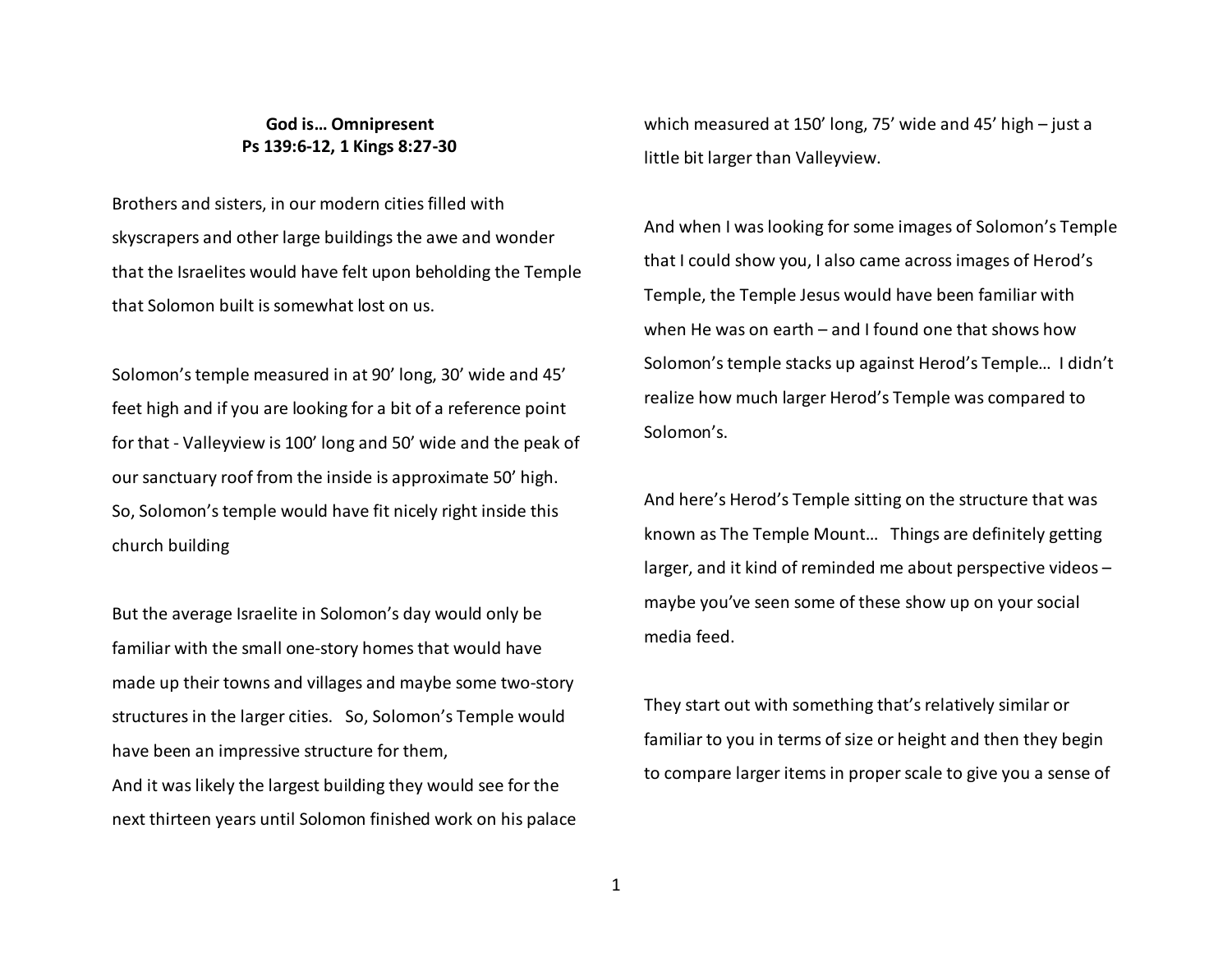just how they compare to each other, like this picture of tall buildings here…

And these kinds of pictures and videos are also very useful to give us a sense of how things keep getting bigger and bigger and bigger not just in terms of buildings but in terms of our planet, our solar system, outer space and the universe – maybe you've seen this video…

It starts to take us up up and away all the way to the edge of the universe I think… and from some 2014 USA Today calculations that I found online I discovered that the amount of time it would take us to get to the moon based on our current travel technology is apx 1 to3 days.. to get to Mars would take 150-300 days… traveling all the way to the outer reaches of our solar system would be 40 years, so if you launched into space to make this expedition when you were one year old – you could travel to the end of the solar system and then make your way back to earth by the time you turned 80 years old… so, it's doable at least in terms of the lifetime that we have.

Because to travel to the nearest star would require 80,000 years – exponentially beyond our lifetimes, and the nearest galaxy is even farther away and would take 749 million years to reach… And to make it all the way to the end of the known universe would require 225 trillion years. Of course, if we could travel at the speed of light, which is 186 000 miles per second, then it would cut down the travel time to about 93 billion light years.

Staggering measurements anyway you slice it – they are pretty much impossible for us to fully comprehend, and considering how a magnificent building or a majestic mountain can be so imposing for us – I think if we experienced the minutiae of inner space or the immensity of outer space it would simply overwhelm us.

Of course, all of these staggering measurements are simply not even on the same playing field when it comes to God in his infinite being. In our scripture passage this morning King Solomon rightly proclaims *"will God really dwell on earth? The*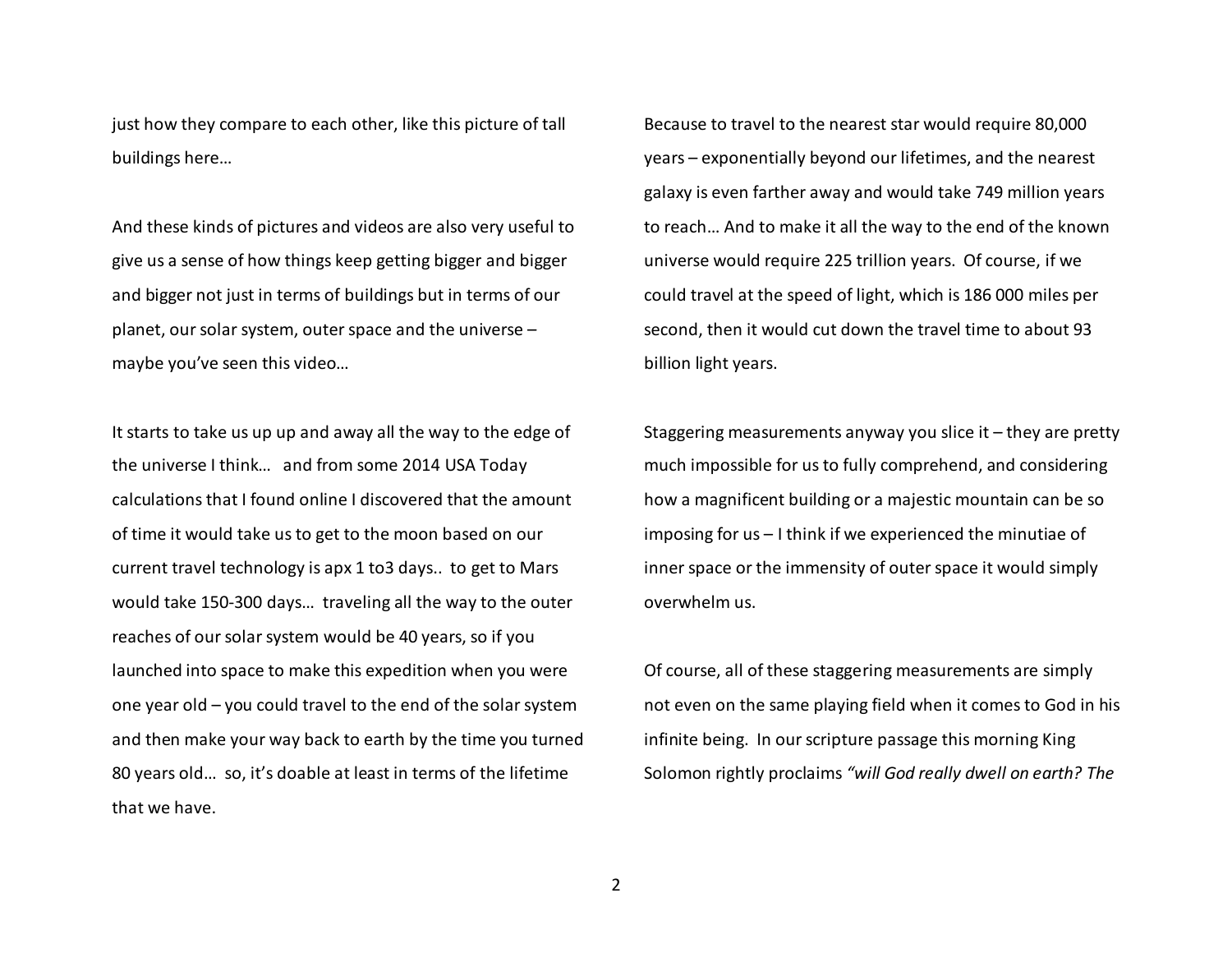*heavens, even the highest heaven, cannot contain you. How much less this temple I have built!" (1 Kings 8:27)*

So brothers and sisters, the truth about God's infinite being is that He is simply beyond space. Not only is God able to be present in every part of space, but because space – even infinite space – is created by Him – He is uncreatedly infinitely immensely beyond it! In theological terms this is what we call God's Immensity and His Omnipresence.

I love this definition that I came across by theologian Louis Berkhof that God's Immensity and Omnipresence is "*that perfection of the Divine Being by which He transcends all spatial limitations and is yet present in every point of space with His whole being*."

This is why even though King Solomon is fully aware of God's immensity he is also able to ask that God turn his attention to the Temple and hear and respond to the prayers of the King and the people.

God is a God who transcends everything but He is still able to be present and draw close to us – to be immanent with us and to His creation. It's because of God's immanence that He was able to promise to Solomon that His very Name would Be in this temple.

Given what we learned last week about God's Name – Yahweh, I AM – it is no small matter for God to say that His Name would Be in the temple. When people came to the Temple they could encounter God's presence… they could even just pray in the direction of the Temple, towards the Temple and their prayers would be heard by God – because He was present in the Temple, His Name would be there.

So, brothers and sisters – as we continue to learn about God this month and as we focus on God's Immensity and Omnipresence this morning, let us ponder and wonder and be in awe at how amazing and great God is… that He is both transcendent beyond everything and yet able to be present with us in the limitations of space with His whole Being.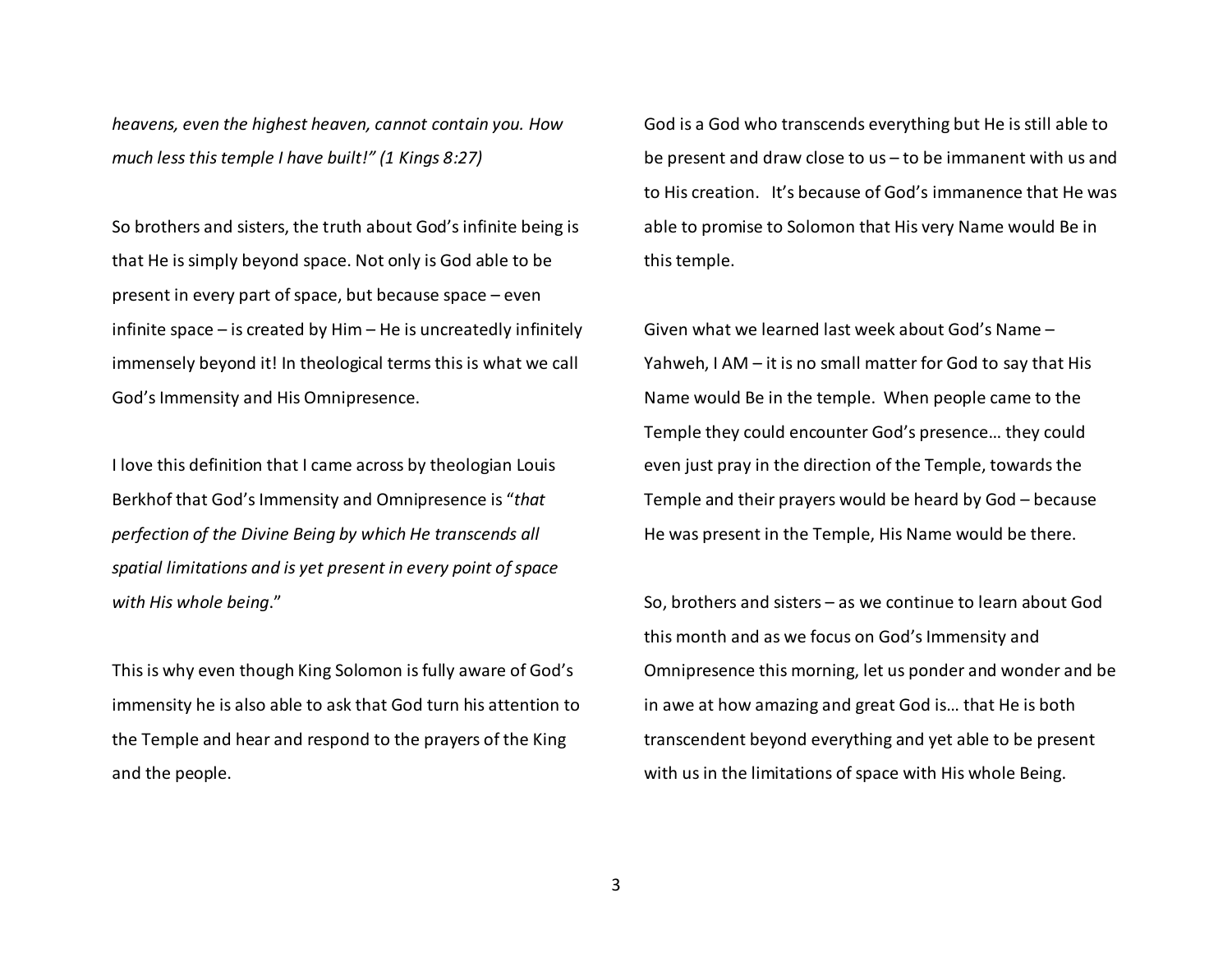And that's a good place to clarify what God's omnipresence means and what it doesn't mean.

Many people today, prefer to focus on God's proximity in His omnipresence instead. You might hear such people say things like *"I believe god is all around us, god in everything and in everyone…"* you might even think similar thoughts yourself.

However brothers and sisters, this is pantheism; god in all (pan) or panentheism; god is **in** all and is not a correct or scriptural way of talking about God because it denies God's transcendence and His distinctiveness from His creation.

Biblically speaking while God is omnipresent, it does not mean that God is no longer distinct from what He has made, or that we all have a little spark of the divine essence in each of us. While God is everywhere present, He still remains distinct and transcendent from His creation as it's Creator.

This one-sided error is partly reaction to those who have wrongly explained God's transcendence in such a way that

God appears as distant, remote and unconcerned with the trivial affairs of insignificant human beings. This error is known as Deism, or as I like to call it the Bette Midler approach, where "*god is watching us – from a distance*"

But such explanations of transcendence are not in line with scripture. Psalm 8:4 corrects this misunderstanding for us, David writes *"what is mankind that you are mindful of them, human beings that you care for them?"* David is well aware that compared to God's Divinity we are as nothing, yet David knows that God is mindful of us and that He cares for us.

God omnipresence includes both His transcendence and his immanence, and this is not contradictory because they both support each other – His transcendence makes it possible for Him to be immanent and His ability to be immanent with the fullness of His presence in every part of His creation, unlike anything, means He must be transcendent.

Isn't God amazing brothers and sisters, I mean you could not know anything else about God except for the fact that He is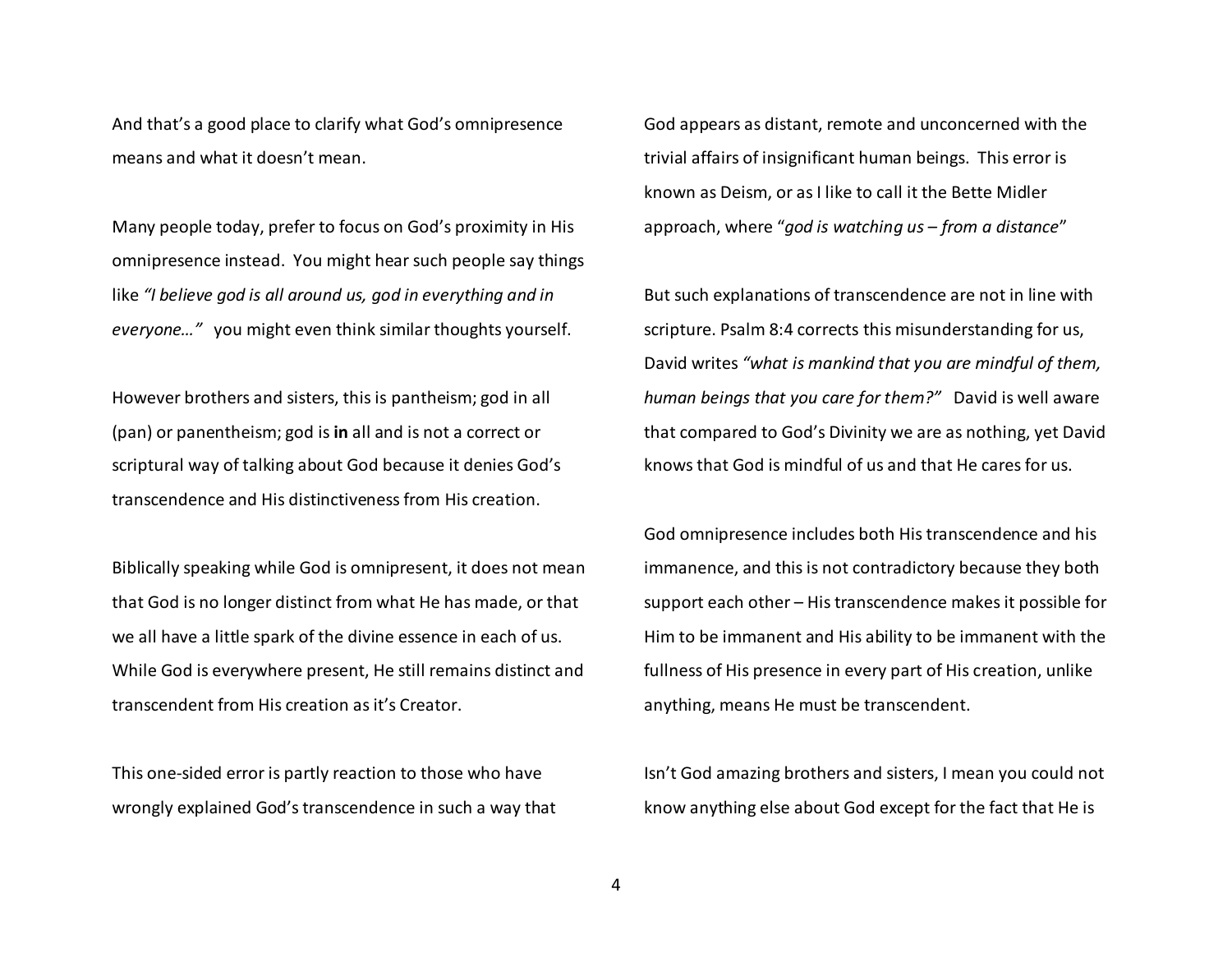omnipresent and it is still enough to blow your mind and leave you in awe.

But you know what the most frequent response I encounter whenever I explain God's omnipresence to someone… People will say *"well if God is everywhere, why do I need to come to church? Then why do I have to attend worship on Sunday morning, why can't I worship God on the golf course instead?"* 

That tells you something about how sin affects our human nature doesn't it. We are confronted with a Being who is amazing beyond our comprehension in this way, and we just see it as a loophole that excuses us from coming to church.

So its important that we understand, without diminishing that God is fully present everywhere, His omnipresence does not mean this His presence through His work and activity are the same throughout the universe. Let me explain…

Scripture is very clear that God dwells in Heaven, not on earth. Isaiah 66:1 Yahweh says *"Heaven is my throne, and the earth* 

*is my footstool."* And in Revelation 4 the apostle John is given a vision into Heaven and He sees the Almighty, seated on His heavenly throne surrounded by the angles and saints and the four living creatures who are worshipping Him. So even though God is omnipresent, He dwells in Heaven in a way which He does not dwell on the earth.

And we should understand that Heaven is the Spiritual dimension of Creation – its not simply the place up above the earth where the stars and planets are, and while God's omnipresence upholds the existence of every part of the universe, both spiritual and physical, God didn't create life everywhere across this universe, He chose to create human beings in His Image here on earth, not on Mars or in another galaxy...

And when God created our planet and brought about life and He created the fish and the birds and the animals and all other the creatures that He brought to life – He did not make them in His Image as He did when He created Humans as Man and Woman. (Genesis 1:26-27) God's rule and reign over the earth

5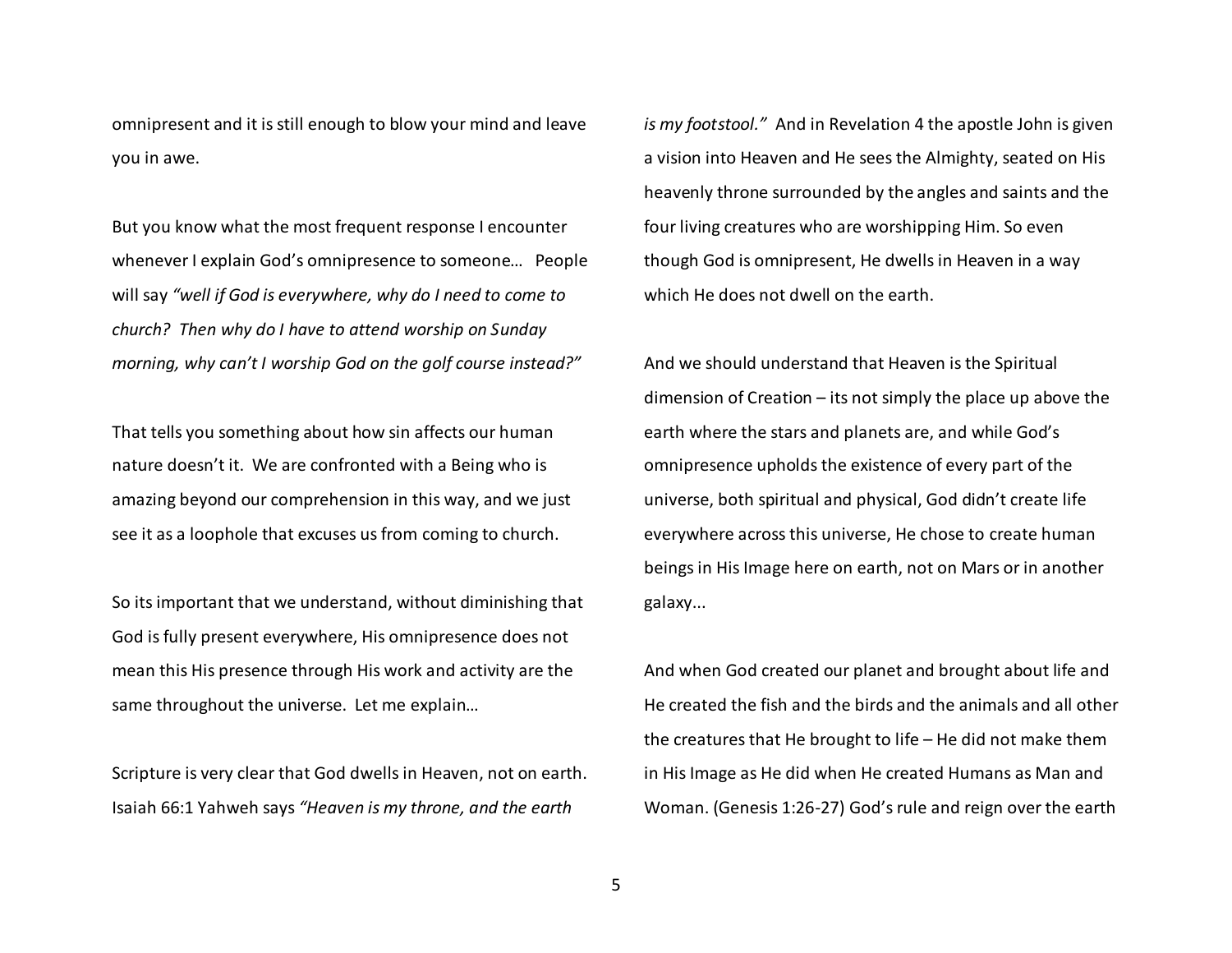and the universe were and are present in humans in a way they are not in the animals and other creatures.

And as the story of scripture progresses - God's reveals His presence to Abraham in a way that He does not do for anyone else. He makes Covenant promises with him in Genesis 12:2-3, God says to Abraham *"I will make you into a great nation, and I will bless you; I will make your name great, and you will be a blessing. I will bless those who bless you, and whoever curses you I will curse; and all peoples on earth will be blessed through you."* So, God would be present with Abraham and work in a different way than He would be present or work with anyone else.

And this continued on with Abraham's descendants when God made them into the nation of Israel, and what God says to them illustrates so well how God is omnipresent and yet is specifically present with Israel in a particular and unique way. In Exodus 19:5-6 God says to them *"Although the whole earth is mine, you will be for me a kingdom of priests and a holy nation."*

Do you see how this works? While God is fully present everywhere in His creation and above and beyond it… the works which He does through His presence, by His own good will and wisdom, are not everywhere the same…

Furthermore, it has always been God's intention that although He is Omnipresent in His creation, it is His desire that His presence should be mediated to His creation. That is what He reveals to us in Genesis 1:26 when He says "*Let us make mankind in our Image, in Our likeness so they may rule…"*

While God is Omnipresent, He desires to be immanent in His Creation through human beings representing Him, mediating His presence.

And when Adam and Eve failed the test as mediators of God's presence – being tricked by the devil into acting **as** God, instead of **as** His mediators and eating from the tree - the consequence was that were banished from the garden, they could no longer be IN God's presence – even though God was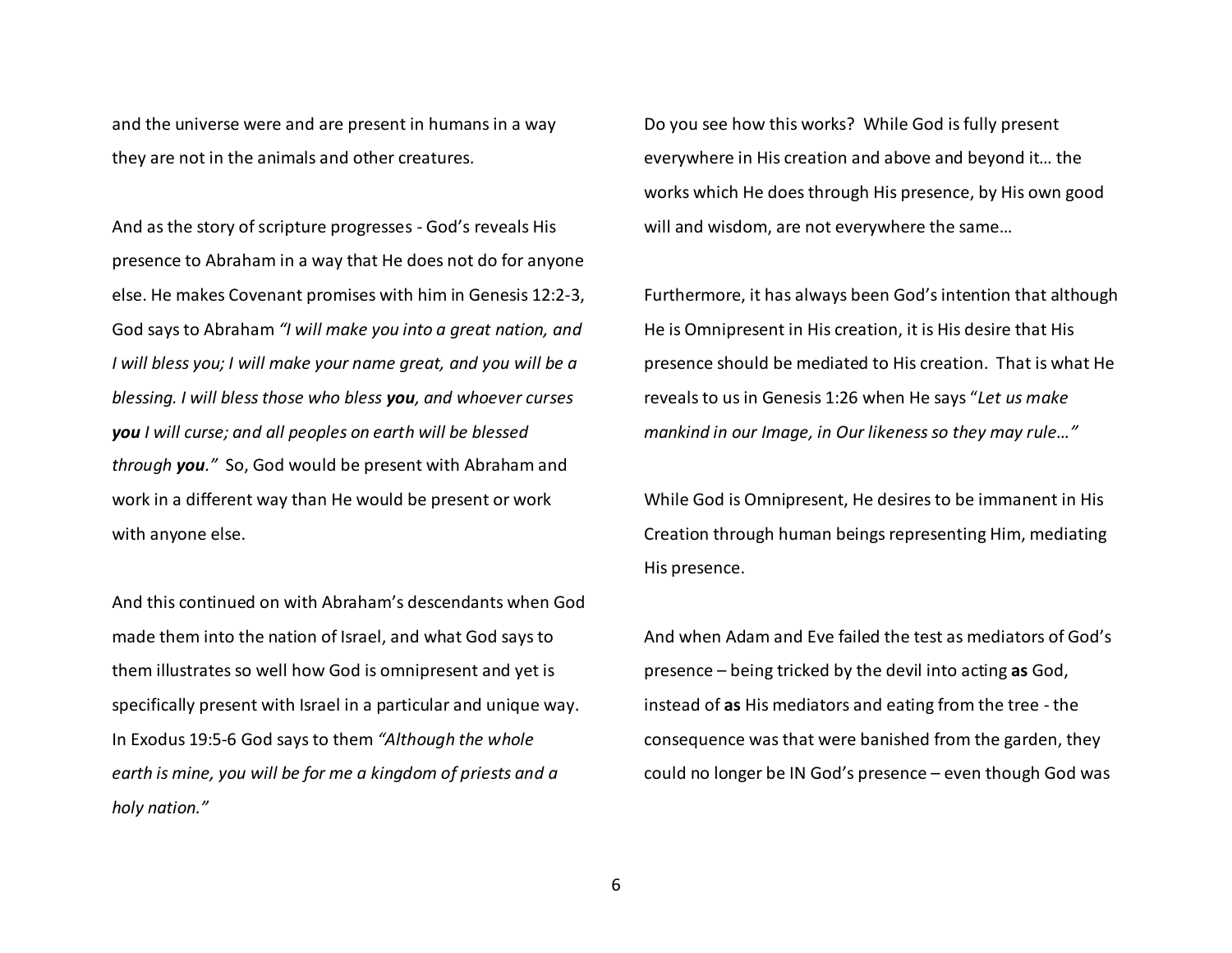still omnipresent outside of the Garden, they were not IN His presence or mediating it as God initially desired.

But this is God's will and God's plan and it hasn't changed, that's why when God chose Israel, he told them they would be a kingdom of priests and a holy nation, their purpose was to mediate the Divine presence to the nations around them. This is why Solomon was building a Temple where God had said His Name would dwell – it was a specific place were people could come to seek God and encounter His presence in a special way – even though… God is omnipresent throughout all of His Creation.

And just a short side note here – this is also why many people prefer pantheism or panentheism where god is all around us, god is in each of us and so on… because to hear that God is acting in a specific way in a specific place and that He is present there in a way He is not present here… well how do you feel about that? We're like why isn't God doing something special here with me??!! Why them??!! It's a

pretty high claim to say that you are mediating God – what's so special about you??!!

It also means that we need to change and adjust ourselves to what God is doing and go where He is working and admit that we weren't in line with Him. But it's much more convenient for our sinful nature to believe that god is everywhere and in everything, because it gives us a sense of divine validation for whatever we are doing with our lives – but that is not God's omnipresence, that just our sinful nature justifying itself.

So, if we can see and understand that God's omnipresence is not about God working in the same way everywhere throughout His creation – then not only do understand why we need to be in Church on Sunday and not out on the golf course – we will also then ask what is so special or significant about God's omnipresence?? Apart from how amazing it is to be able to be present everywhere at the same time…

Well brothers and sisters – its this… God's omnipresence means that there is no part of His creation in which God's

7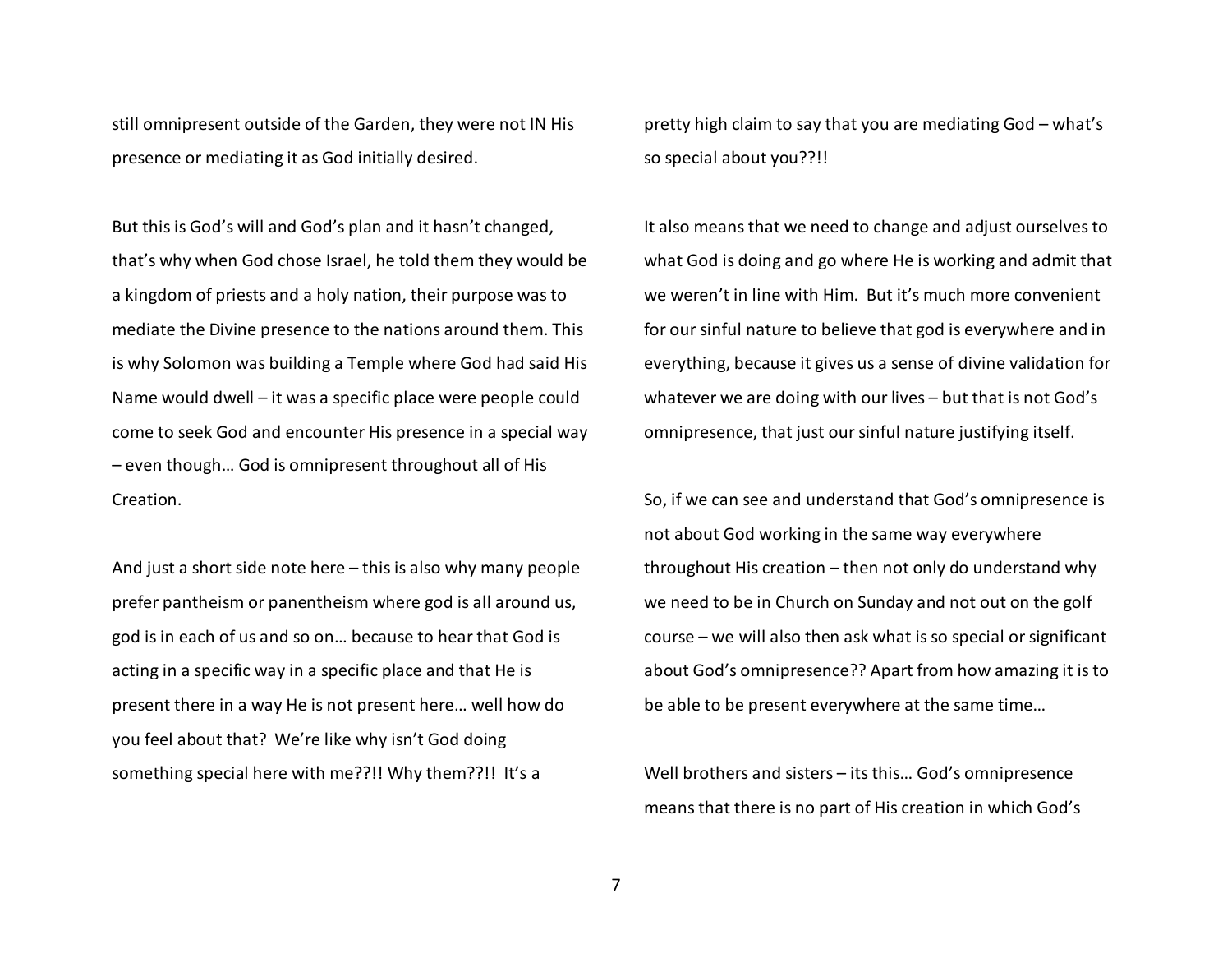presence can't do all that God has specifically planned or willed or intends to do. God is not limited in anyway by any part, or conditions, or elements or contents throughout the entirety of His creation to act through His presence as He so wills.

Think about it – God chose to be present with, and through Israel, a rag-tag group of slaves whom He had to form into a nation of priests in order to mediate His presence. He was not limited by where they were located, or the time in history when He chose to act – God is omnipresent and His presence can bring His plans to pass wherever and whenever.

Moses understood this I think, because when God chose him to lead Israel through the desert and up into the Promised Land, Moses said *"If your Presence does not go with us, do not send us up from here."* (Exodus 33:15)

David understood this as well. In Psalm 139 he proclaims there is no where he can flee from God! God is up in the heavens and down the in depths, God is in the east where the sun rises and in the west where it sets. David is not just marveling at how Immense God is – but he is testifying to the fact that God's specific presence with Him has anointed Him to become King over Israel and lead the people so they would be faithful to their calling as a nation of Priests.

And regardless of where David would be spatially in God's creation, or if He were to try to find somewhere to flee away from this anointing presence, like Jonah… God's presence will work wherever David is located to accomplish God's plans. Thus David writes in vs. 10 *"even there your hand will guide me, your right hand will hold me fast."* God is Omnipresent.

Now I wanted to make sure that for as much as it is mind blowing for us to contemplate the "Omni" in God's Omnipresence, we didn't miss out on understanding thesignificance of God's presence and what it means that God is with us, and that His presence with us is not limited by anything located anywhere in His creation and that He intends for us to mediate His presence.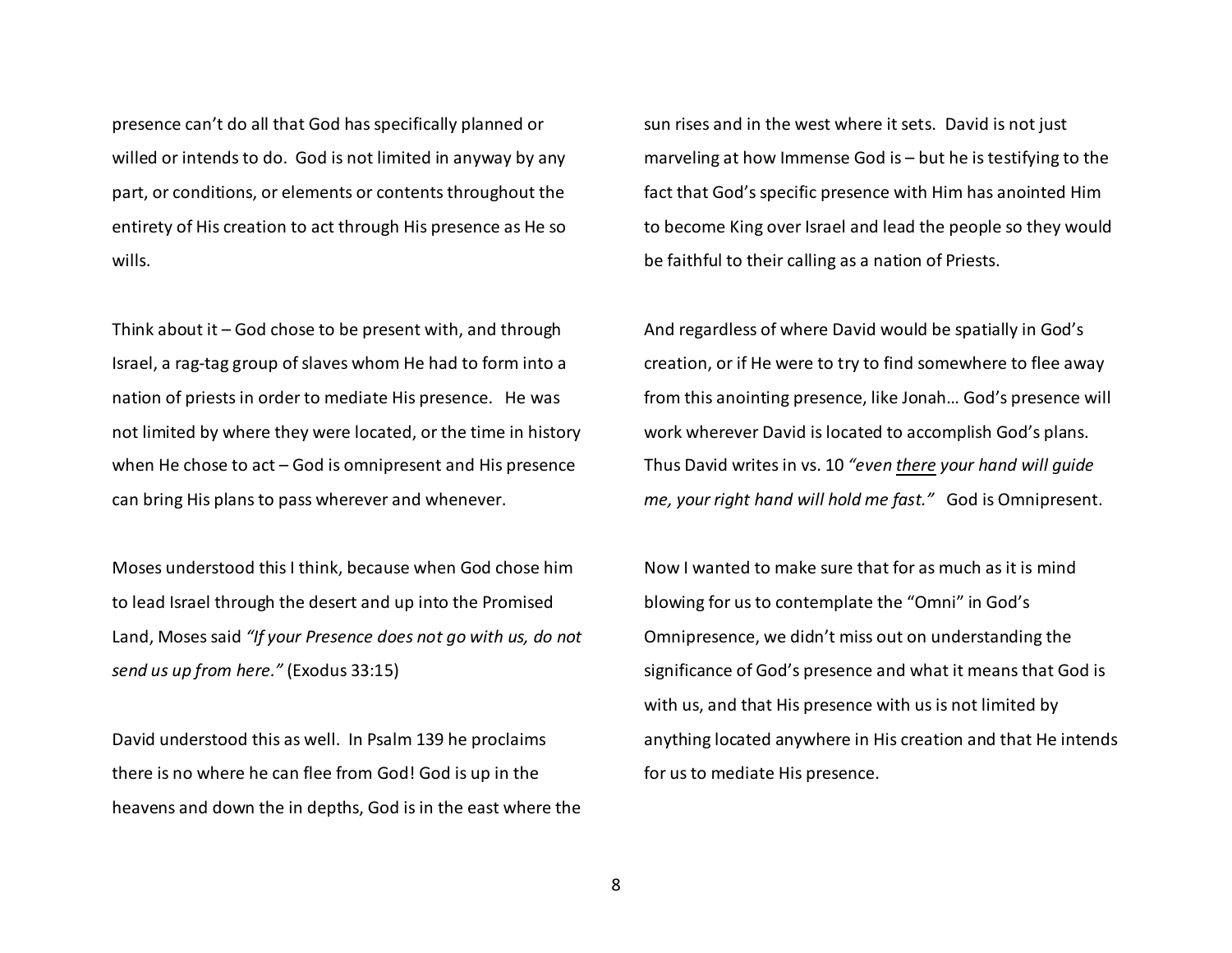So, let's do a quick inventory of what comes to us when God's presence is present.

Psalm 16:11 says "*you will fill me with joy in your presence…"*Psalm 31:20 says "*in the shelter of your presence…"* Psalm 89:15 says *"in the light of your presence…"* Psalm 102:28 says *"your servants will live in your presence…"*

And God's presence brings all His wonderful qualities, His attributes, His perfections as well; His goodness, His truth, His wisdom, His love, His justice, His judgment, His holiness and His sovereignty.

And God's plan for Israel to mediate His presence has been fulfilled in Jesus Christ, the true Israel, 1 Timothy 2:5 testifies to this *"For there is one God and one mediator between God and mankind, the man Christ Jesus…"*

And even though Jesus Christ has ascended to Heaven, to sit at God's right hand, He continues to mediate the presence of God on Earth through His Body – His Church, us… and this is

possible because He has sent His Holy Spirit to fill us as He promised He would. The Holy Spirit in us is the presence of God in us – since 1 Corinthians 2:10 reveals that *"the Spirit searches all things, even the deep things of God"* the Holy Spirit is God, and when we are filled with the Spirit God himself is filling us.

Paul is then able to says in 2 Corinthians 5:20 "*we are therefore Christ's ambassadors*" we continue to bear the responsibility of mediating God's presence to the creation; this is why Romans 8:19 says *"For the creation waits in eager expectation for the children of God to be revealed."* 

And our mediation of God's presence restores others to become mediators as well. This is the heart of the great commission in Matt 28:18-20 where Jesus commands us to go make disciples, mediating the presence of God, bringing others from all nations into the presence of God by immersing them into the Father, Son, and Holy Spirit and teaching them to obey all that He has commanded us… and then there is that last line… and I AM WITH YOU ALWAYS to the end of the age.